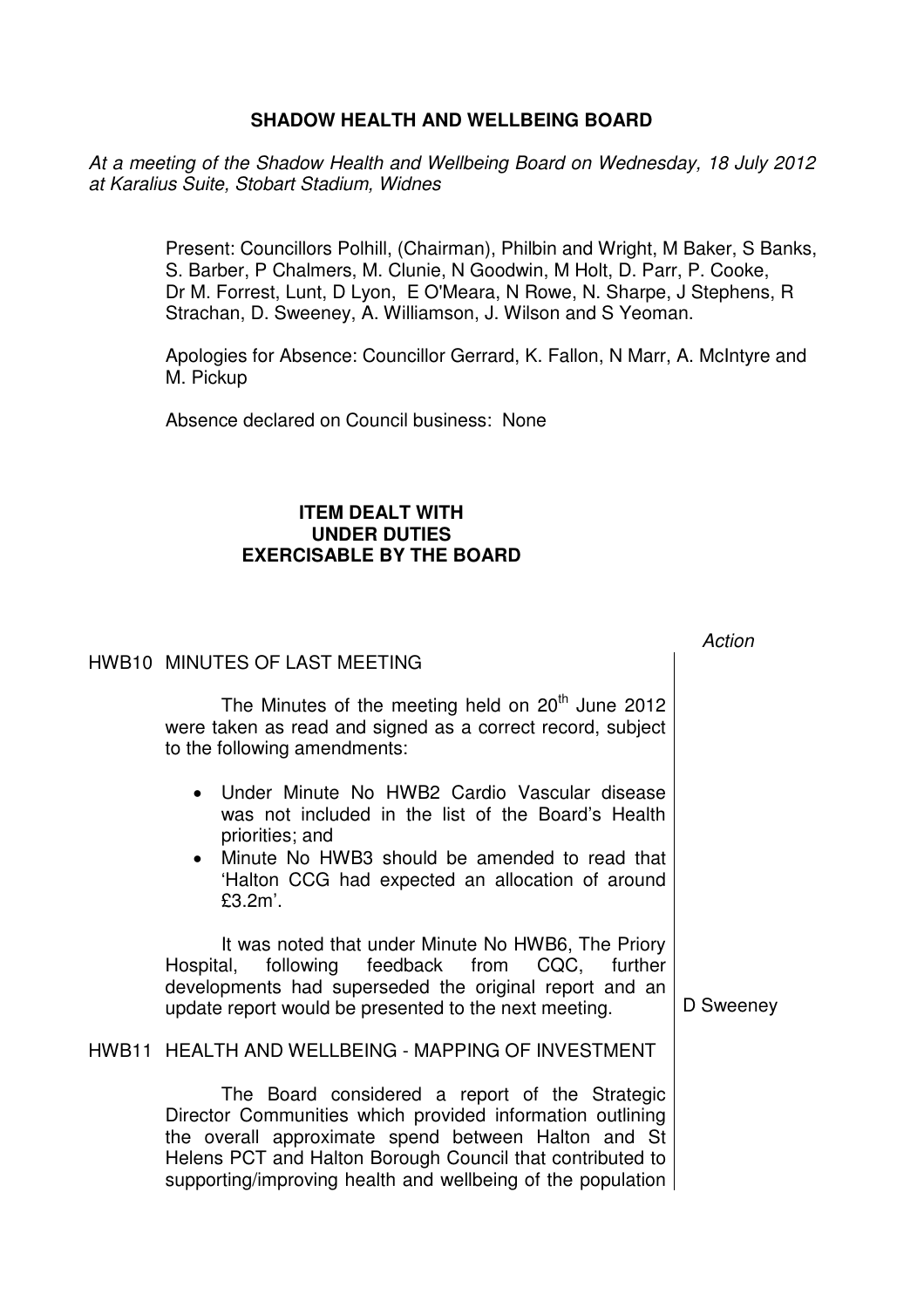of Halton. It was noted that:

- Appendix 1 outlined the total spend attributed to acute, community and primary care provision within Halton;
- Appendix 2 contained a chart and information about the north west weighted cost per head of population; and
- Appendix 3 to the report outlined the total spend attributed to the Health and Wellbeing agenda contributed via Halton Borough Council's Communities and Children and Enterprise Directorates and included Public Health spend.

 It was proposed that the information obtained as part of this exercise should be used to help inform the development of the Health and Wellbeing Strategy and the priorities agreed by the Health and Wellbeing Board on 20<sup>th</sup> June as follows:

- Mental Health;
- Falls:
- Alcohol:
- Cancer; and
- Child development

RESOLVED: That

- 1. the contents of the report and associated appendices be noted; and
- 2. the Board consider whether further work needs to take place in terms of identifying spend from other Board Member organisations which can be attributed to supporting the Health and Wellbeing agenda within Halton.

# HWB12 MERSEYSIDE COMMISSIONING SUPPORT SERVICE

 The Committee considered a report which highlighted progress on discussions to establish a Commissioning Support Service to the Clinical Commissioning Groups (CCG) across Merseyside. The current Merseyside CCGs would take up their new commissioning functions formally in April 2013 (subject to authorisation) and had been in shadow form across Merseyside since April 2012. Currently within the North West each CCG would be supported by a Commissioning Support Service (CSS) across a sub region. Within Merseyside this included the 5 Merseyside local authorities including Halton, St Helens, Liverpool, Knowsley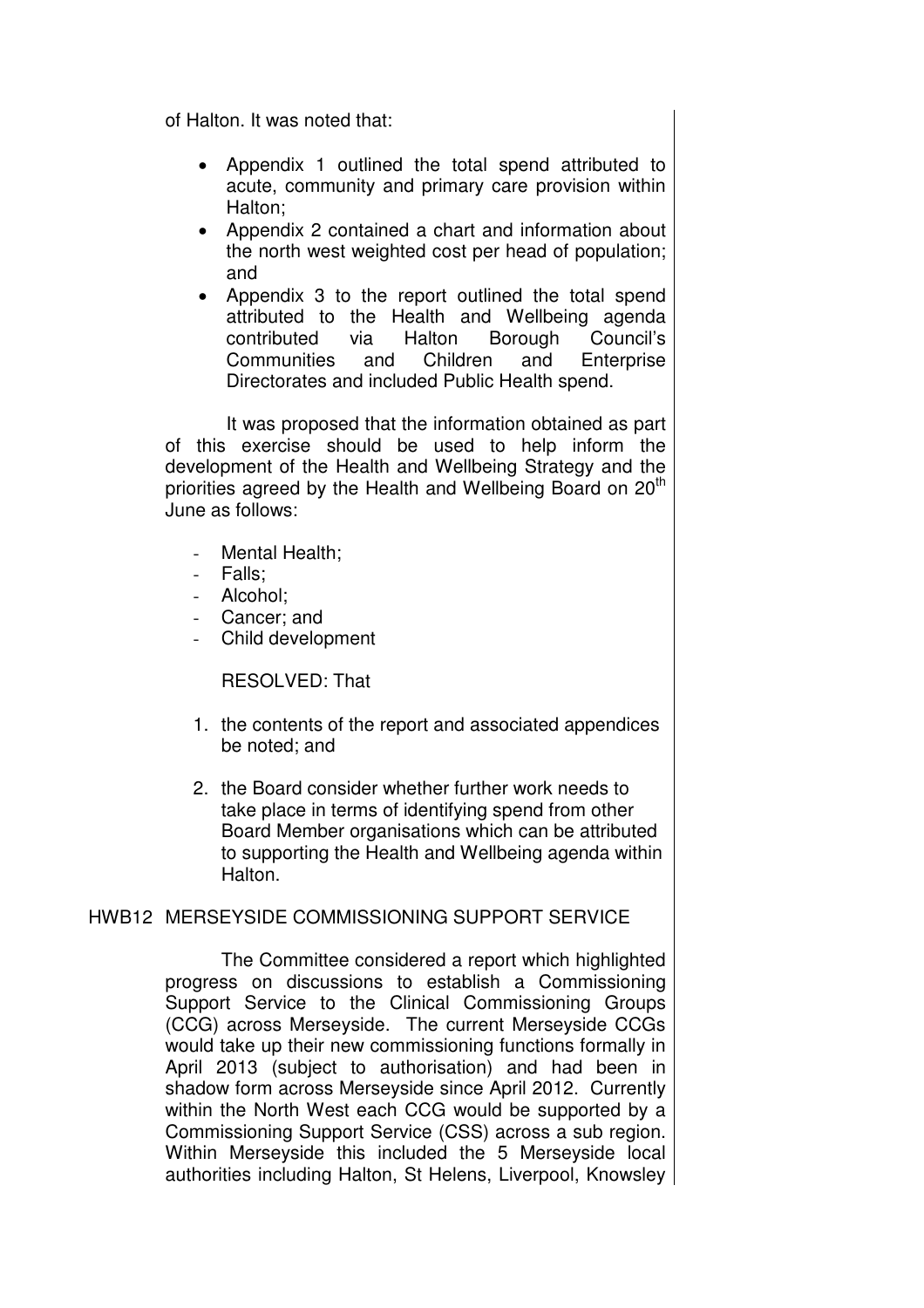and Sefton.

 The Board was advised that Merseyside Commissioning Support Service (MCSS) had been established to support the CCGs to carry out their new duties subject to meeting the requirements of the Department of Health Authorisation process. There was an expectation that any organisation set up to provide support services to CCGs must be independent of the NHS by 2016. It was reported that over the last 12 months the MCSS had developed a detailed business plan which had passed stage 2 in the (DOH) approval process. Once the MCSS was through the implementation phase it could create its own trading company or go into partnership with companies in order to provide services to all the CCGs in Merseyside. In future years it could compete or merge with neighbouring CSS.

 It was noted that within the MCSS Business Plan there were a range of core services that it would offer to CCGs. In the interim, each one of the LAs specific CCGs had signed up to a 12 month Service Level Agreement with the emerging MCSS for their core offer and would continue through existing contractual mechanisms. In addition local authorities, as public sector providers, could have a significant potential role as suppliers of commissioning support services to the CCGs and enter into agreement around lead commissioning arrangements over a wider Merseyside footprint.

 Members of the Board were advised that in February 2012 Merseyside Chief Executives tasked the Directors of Adults Social Services (DASS) in the 5 local authorities to identify opportunities to work more closely together on areas of mutual benefit. A pilot project exploring the benefits of integrated commissioning across CCGs, MCSS and local authorities had already begun with Knowsley taking the lead to reduce the number of 30 day re-admission rates for Liverpool, Knowsley and Halton. Staff from the co-operating local authorities were being made available to work in a virtual team under one project lead at Knowsley responsible to an overarching Board led by DASS/MCSS. Sefton and St Helens were discussing the potential of them joining this pilot.

RESOLVED: That the report be noted.

### HWB13 FRAMEWORK FOR INTEGRATED COMMISSIONING IN HALTON AND ACTION PLAN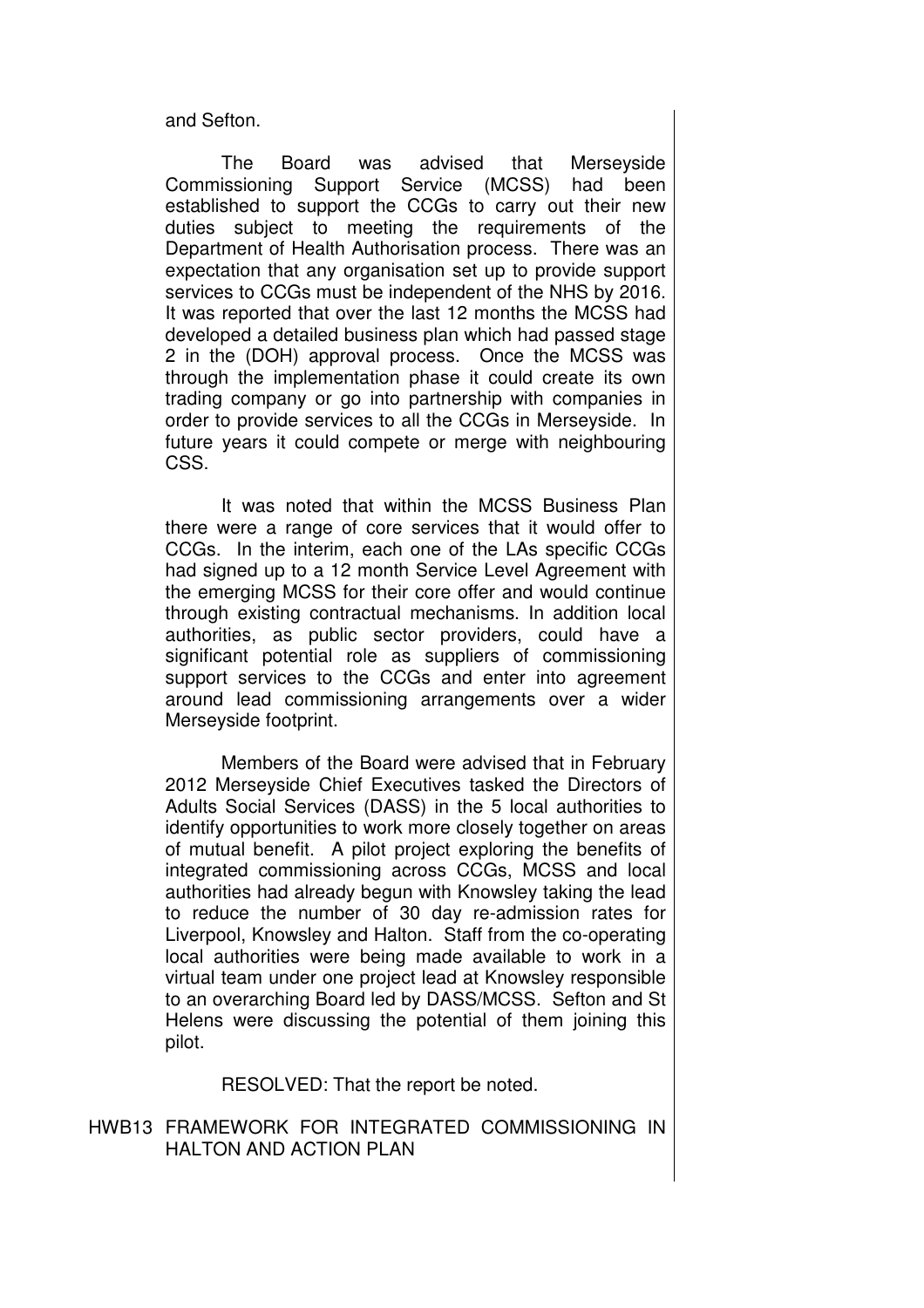The Board considered a report of the Strategic Director Communities which outlined the framework for Integrated Commissioning in Halton document and associated Action Plan, which attempted to the capture strategic commissioning landscape across Halton in order to set the framework and recommendations for true commissioning integration across the borough. The documents highlight a number of recommendations to assist with improving local partnership working for commissioning services currently and in the future. Key recommendations made within the document included:

- Pooling resources to ensure cost effective commissioning;
- Building on partnership working to date;
- Championing the use of Joint Strategic Needs assessment amongst commissioners in the borough;
- Compiling a list of all commissioning services to ensure no duplication;
- Encouraging new commissioners to draw on local knowledge and experience of community engagement;
- Emphasising the importance of capturing service users experience and knowledge of maintaining the balance so as not to exclude valuable community group knowledge from the commissioning process;
- Developing a performance management framework that can be used for comparisons for best value and outcomes; and
- Urging commissioners to take a long term view and incorporate early intervention and prevention at the heart of commissioning intentions.

 It was noted that responsibility for the review and update of the Action Plan would be held by the Commissioning Sub Group of the Health and Wellbeing Board. In addition a number of associated actions were currently being progressed e.g. the co-location of the CCG and the mapping of investment and these associated actions had been incorporated into the Action Plan.

 It was agreed that Page 27, recommendation 7 be amended to include National Commissioning Board Local Area Team instead of The Merseyside Cluster.

# RESOLVED: That

- 1. the report be noted;
- 2. the draft framework (Appendix 1) and associated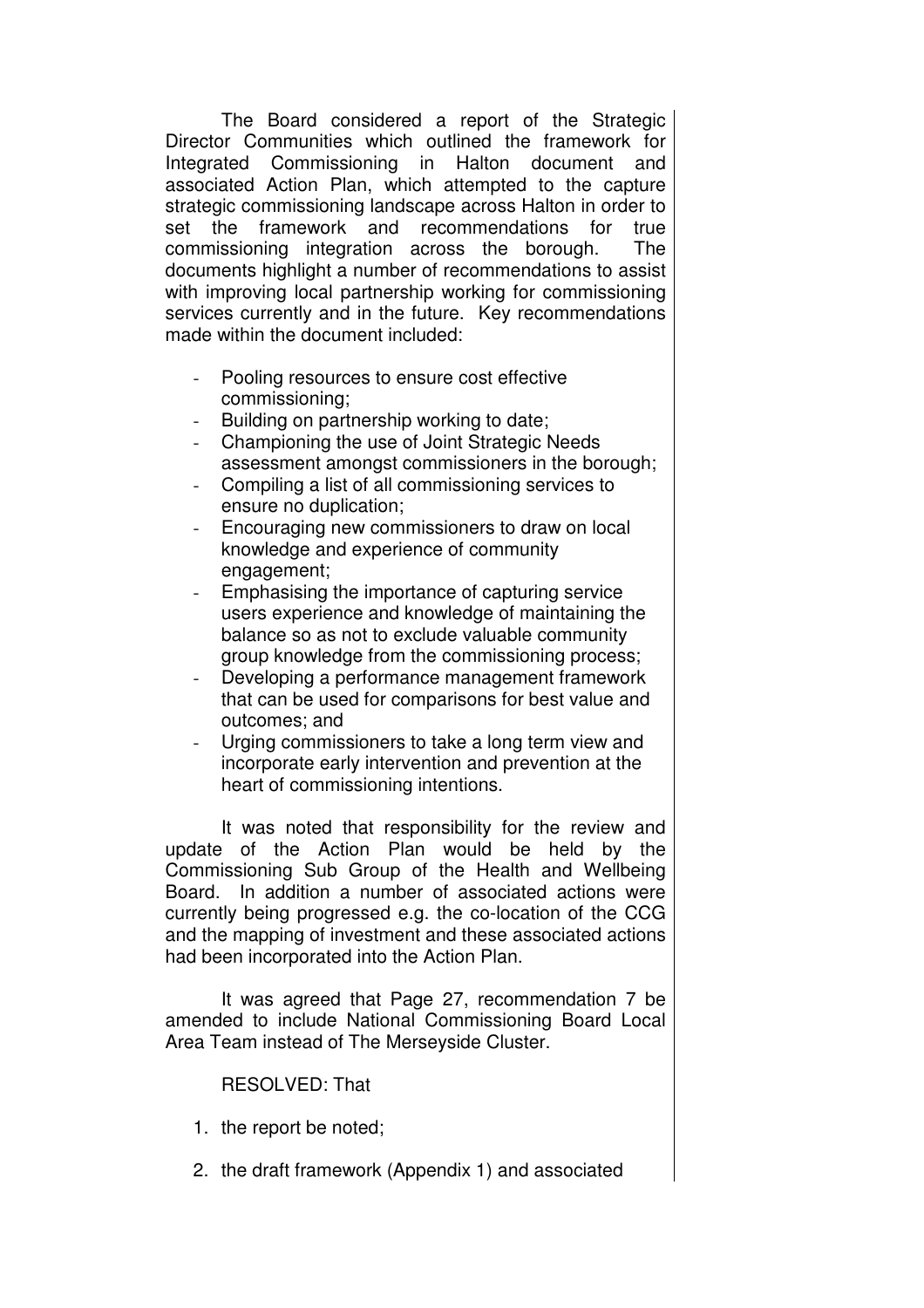| 3. Page 27, recommendation 7 be amended to include<br>National Commissioning Board Local Area Team<br>instead of The Merseyside Cluster and Councillor   D Sweeney<br>Gerrard replace Councillor Hignett within the report. |  |
|-----------------------------------------------------------------------------------------------------------------------------------------------------------------------------------------------------------------------------|--|
|                                                                                                                                                                                                                             |  |

Action Plan (Appendix 2) be approved; and

#### HWB14 HEALTHWATCH - UPDATE

 The Board received an update report on the development and commissioning of Halton's local Healthwatch. Subject to parliamentary approval, local authorities would be under a duty to ensure there was an effective and efficient local Healthwatch in their area from April 2013. It was noted that the current commissioning timeline had already been developed and a draft specification had been completed. The commissioning process was due to begin on 1<sup>st</sup> October and would be concluded by January 14th 2013, with the new contract commencing on 1<sup>st</sup> April 2013.

 Members were advised that Halton LINk was currently seeking external advice and support with regard to its current status and the actions required to develop sufficiently to be in position to either submit a formal tender in October or to be able to deliver the full range of duties as outlined in national guidance and the local specification.

RESOLVED: That the report be noted.

HWB15 LOCALITY HEALTH AREAS - BRANDING (UPDATE)

 The Board considered a report of the Strategic Director Communities on the progress of developing a brand/logo for locality health areas. A questionnaire was developed to gather information on residents' perceptions of what's good about living in Halton and why, what they would improve and what makes them feel good. A sample of over 430 residents participated; this was a targeted approach to ensure a cross section of Halton's community was represented. In addition attendees at the Health and Wellbeing Engagement Event on 30<sup>th</sup> May also contributed to the exercise.

 Members were advised that a thematic analysis of the raw data was compiled which demonstrated 5 key themes had emerged

- A sense of community;
- A sense of belonging/wanting to belong;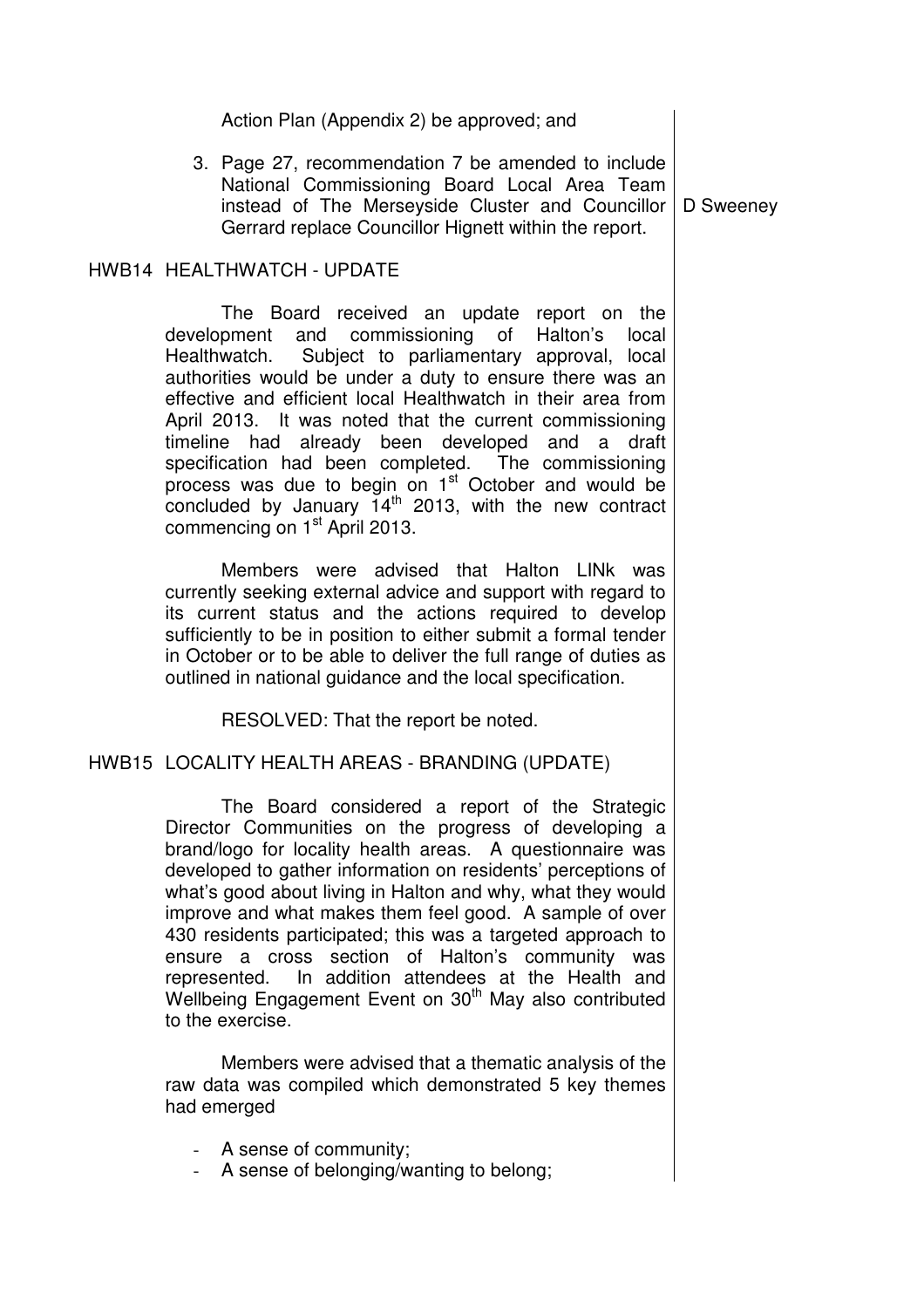- Accessibility;
- History and pride; and
- Strong value of green spaces and open environment in the borough.

 It was reported that the Director of Public Health and the Community Development Manager had attended the recent round of 7 area forums to present the health picture for each area and engage with Council Members and the community on the concept of locality health areas. Each area forum had identified key priorities they would like to focus on, 4 of the forums had agreed to hold themed events in the Autumn around their health and wellbeing priorities.

 Following the consultation process creative designers at Halton Borough Council had developed options for a logo for the locality health areas and copies of the proposals were circulated at the meeting.

### RESOLVED: That

- 1. the 'My Halton, Living Life Well' logo (as circulated at the meeting) be approved as the locality health areas logo; M Baker/N Goodwin
- 2. a marketing strategy be developed, considering how the logo can be used by all partner organisations, and brought back to a future meeting.

# HWB16 HEALTH AND WELLBEING STRATEGY - UPDATE

 The Board received an update report from the Director of Public Health on the progress and development of the Health and Wellbeing Strategy for Halton. Following the gathering and analysing of information and intelligence from a variety of sources including the Joint Strategic Needs Assessment, a comprehensive list of health and wellbeing needs for Halton had been produced. This list was then prioritised in a transparent way by Halton's Health and Wellbeing Board through the use of a prioritisation framework. This enabled the Board to agree 5 priorities for the next 12 months at which stage they would be reviewed. A prioritisation exercise produced 5 key priorities as follows:

- Mental health:
- Falls;
- Alcohol;
- Cancer; and
- Child development